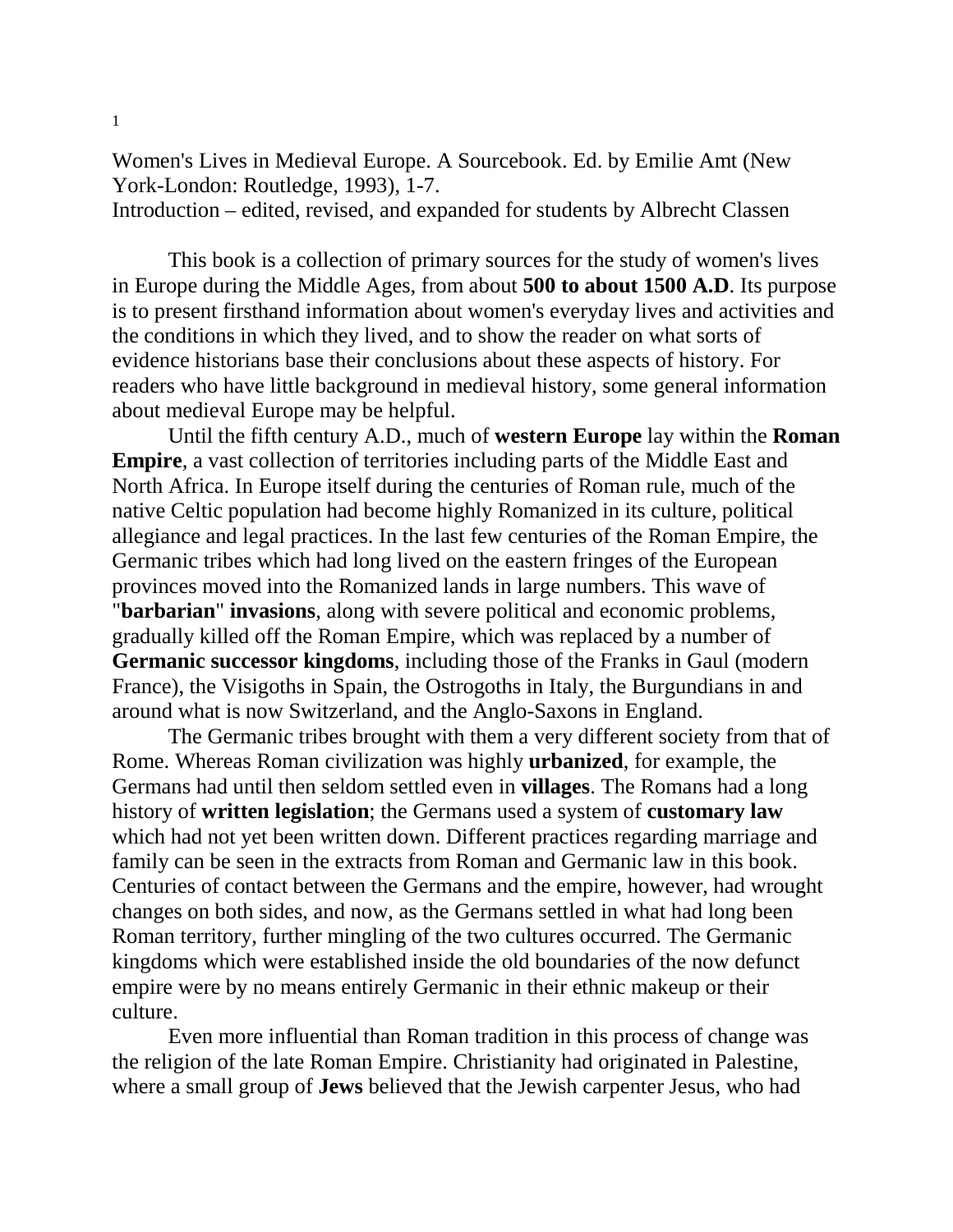been executed by the Roman authorities early in the first century A.D., was the "Christ," the son of God and savior of humanity. Although Christians were persecuted at first by both the Jewish religious authorities and the Roman government, their religion survived and spread. In the year 313 it achieved official sanction from the Roman emperor Constantine, and in the late fourth century it became the official religion of the empire. The cultural initiative of the late Roman Empire passed from pagan writers to Christian theologians such as **St. Jerome** (4) **and St. Augustine of Hippo** (5), who explored the details of Christian belief and laid the foundation for church law. It was the Christian church, too, which filled the vacuum in leadership during the fifth century, as the Roman world faced widespread military, political and economic crises and the Roman government crumbled. Bishops began to provide the services for which the government had once been responsible; in particular, the bishop of Rome came to assume a prominent role in Italy, so much so that as the "**pope**" he was eventually recognized as the leader of the church throughout the western Mediterranean regions. Clergymen and monks also preserved what ancient learning survived the fall of the Roman Empire in the west, and throughout most of the Middle Ages the church maintained a near monopoly on literacy and education.

The church was eager to **convert** the **pagan** Germans to Christianity. It accomplished this through intensive mission work and through alliances with Germanic kings, queens and nobles, who saw advantages to themselves in allying with the existing authority in their new territories. Christian beliefs, including ideas about women, marriage and family, had already mingled with Roman traditions. Now Christian views were adopted by the Germanic settlers as well. Thus the three main ingredients of medieval European civilization had come together: **the Roman, the Germanic and the Christian**.

The period from the fifth century to the eleventh is often designated the "**Early Middle Ages**." This is the time sometimes known as the "**Dark Ages**" in part because of the collapse of Roman civilization, with the loss of much classical knowledge, but also because relatively few historical sources remain to tell us of the events of these years. The documents which do survive include the laws which the Germanic kings were now having written down and the works of historians such as **Gregory of Tours**. Much of the essential character of medieval Europe was already apparent in this early period, especially in religious matters. **Monasteries** and **convents**, for example, came to play a key role in economic and cultural life, and many noble families dedicated sons and daughters to the religious life, in which they lived according to a monastic "rule" such as that of **Benedict of**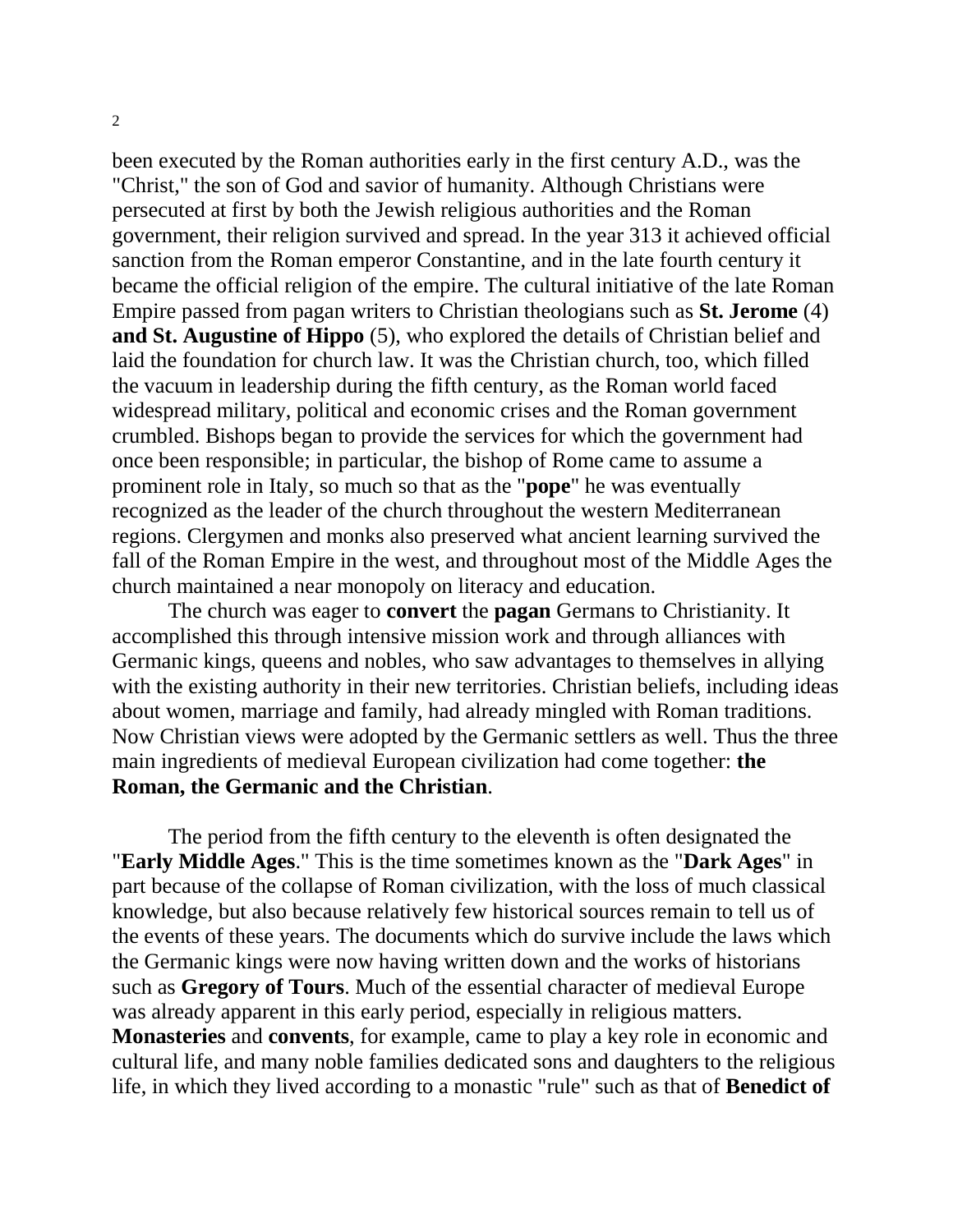**Nursia** and Caesarius **of Arl**es. Women were encouraged to be nuns, but their other options in the church- serving as deaconesses or in partnership with husbands who were priests - were closed off by the decisions of church councils. These councils established "canon law" or church law, which regulated the lives of members of the clergy and many aspects of private life for lay people. For most of the laity, canon law was enforced by the local priest, who heard one's confession regularly and assigned penance for one's sins. Thus the church gradually succeeded in imposing on secular society its standards of behavior in areas such as marriage.

The political face of early medieval Europe was dominated by the **Franks**, and in the eighth century the Frankish kingdom under **Charlemagne** (768-814 A.D.) and his descendants conquered and ruled many neighboring kingdoms. The resulting "**Carolingian Empire**" included much of what is now France, Germany and Italy. Among their other activities, the emperors promulgated new rules for the administration of the empire and their own estates, some of which survive to inform us about everyday life in Carolingian Europe. In this new realm cultural energy reached a height unknown since the days of Roman power. The rich intellectual life of the royal court produced many of the written works of the period, but relatively isolated individuals such as the noblewoman **Dhuoda** could also be well educated. (she lived in the time of the Merovingians, who preceded the Carolingians).

While the Carolingian Empire flourished, however, the west was beginning to suffer **invasions** by three new groups: the Scandinavian **Vikings**, the Muslim "**Saracens**" from North Africa, and the Asian **Magyars**. Under these onslaughts and other stresses in the ninth and tenth centuries, imperial government once again collapsed, and Europe entered another period of political fragmentation. This time, the surviving political units were small kingdoms, duchies and counties, ruled by local nobles who could offer some degree of protection to their followers. The bond between a lord and each his followers, or vassals, became an important one in many parts of western Europe in these years. Noblemen put themselves under the lordship of more powerful men who could grant them estates called "**fiefs**" (from the Latin feud um) in return for loyalty and military service. Such "**feudal**" relationships dominated many aspects of life for the ruling classes in the centuries to follow.

The period from the eleventh century through the thirteenth is often called the "**High Middle** Ages." Underlying much of the history of these years was a widespread **economic revival** in Europe which had begun long before the eleventh century in some parts of the continent and continued throughout the High Middle Ages in others. New **technology** (new plow, field rotation, water mill, etc.), a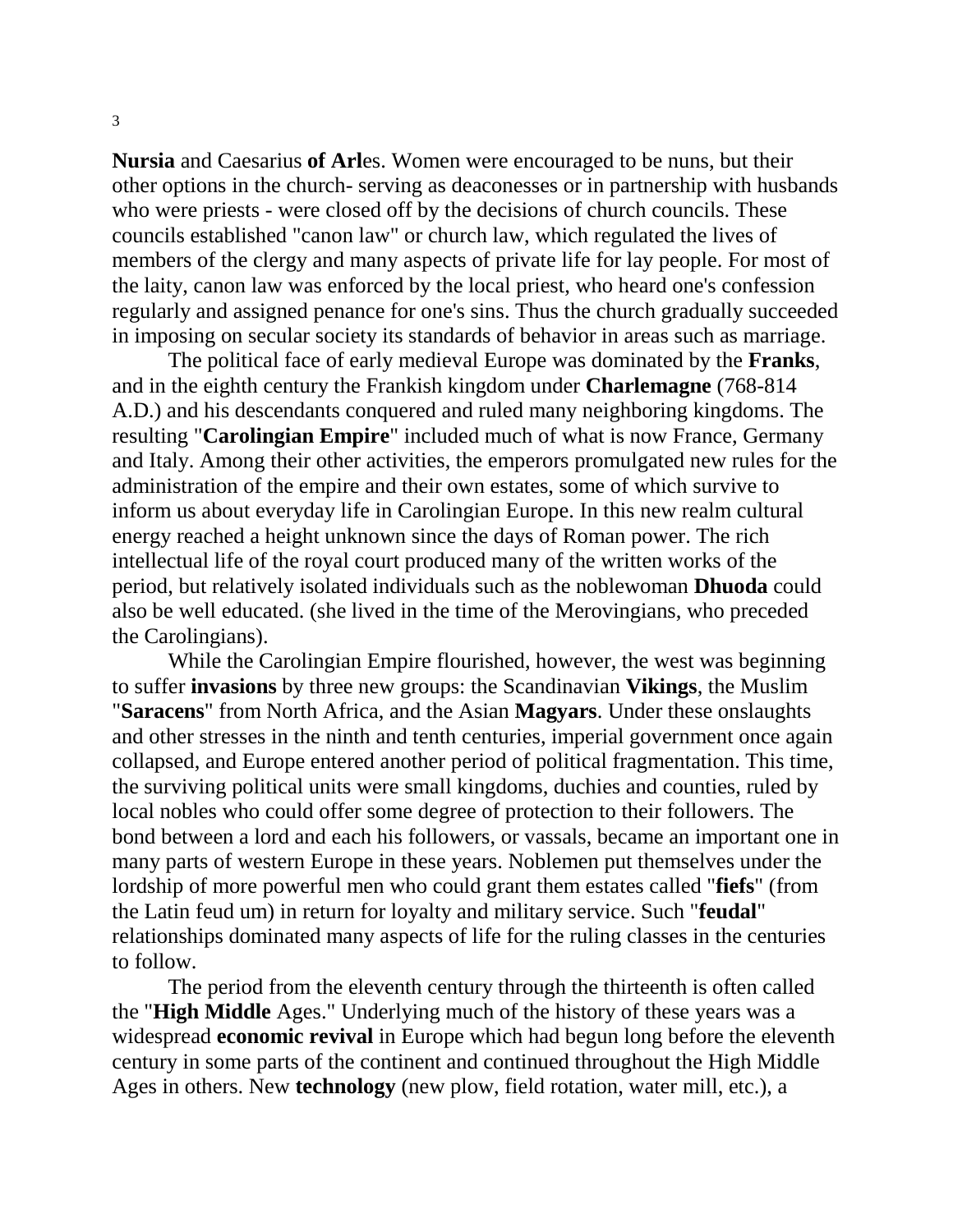slightly improved **climate** and expanding **frontiers** gradually raised the standard of living and produced surpluses which formed the basis for a commercial boom. **Towns** flourished as centers of trade, and the town-dwelling population, which made its living in trade and industry, grew. The use of **money** as a medium of exchange increased, along with **banking** and written record-keeping. Townspeople organized themselves into guilds: the merchant **guild**, which often served as a sort of town government, included only the wealthiest citizens, while each industry had its own craft guild, which set standards and regulated the industry, and to which all practitioners of that trade belonged. Towns were often able to use their wealth to buy a certain amount of independence from their lords.

**Christianity** in the High Middle Ages was characterized by an increasing variety of activities and outlooks. In the eleventh century the church struggled overtly with **secular authorities for ecclesiastical power** and independence, and in the twelfth century **canon lawyers** like **Gratian** codified church policy and reasserted its pre-eminence in many areas of life. In 1095, the increasingly militant church launched the first of the **Crusades**, papally **sanctioned holy wars** against the Muslims of the **Holy Land** and Spain and against **heretics** in Europe. The **Crusades** would last through the thirteenth century (1291), and one of their unintended effects was the widespread persecution of the **Jewish minority** in Europe. Another characteristic of high medieval religion was dissatisfaction with the wealth, worldliness and soft living that critics perceived in many monasteries and convents. New "reform" orders of monks - and less often of nuns - were founded in the late eleventh century, only to become so worldly themselves that a new wave of reform was called for in the early thirteenth century. From this second wave came the **Dominican and Franciscan** orders, including the Poor Clares. Large numbers of Christians also turned to less formal religious movements, such as that of the **Beguines** and their male counterparts, the **Beghards**. **Mysticism**, the direct communication of the soul with God, was practiced by such- respected individuals as **Hildegard of Bingen** and **St. Bernard of Clairvaux**. Some groups, such as the **Waldensians**, found that their spiritual enthusiasm led them into beliefs and practices condemned by the church; and this upsurge in heresy in the twelfth and thirteenth centuries caused the church to found the Inquisition to deal with Christians who had strayed from the fold.

Many of these religious developments centered on towns and cities, and so too did the new forms of higher education. The **cathedral schools** of the twelfth century and the **universities** of the thirteenth century were urban institutions. While **women** participated fully in the religious revival of these years, they were excluded from formal higher education once the university became the standard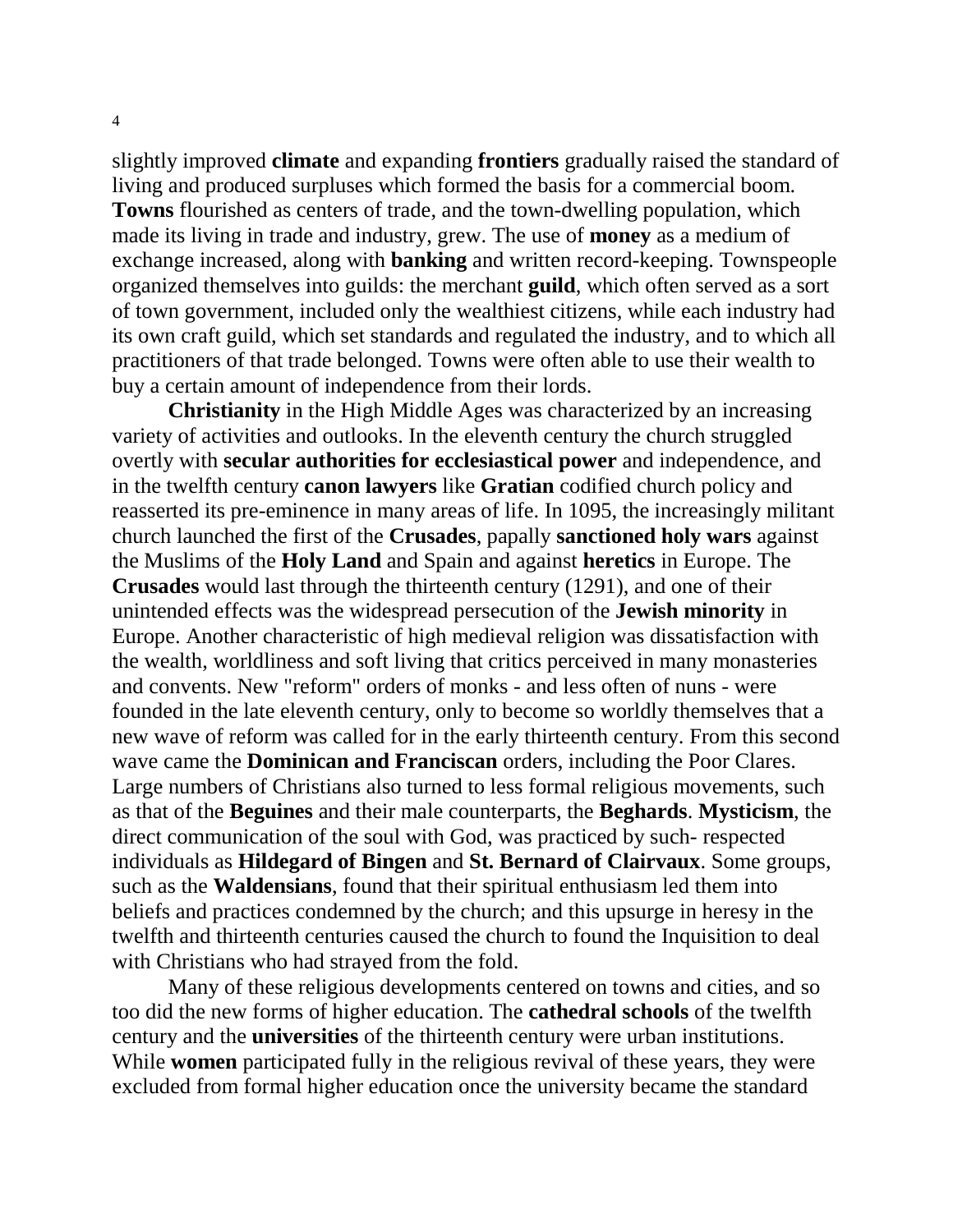seat of learning. The **universities** also guarded their monopoly on certain fields like medicine carefully. In other spheres of culture, however, noblewomen played a prominent role, serving as patrons and producers of music and poetry and shaping the codes of chivalry and courtly love, which softened the hard-working and unromantic lives of the nobility.

Medieval writers commonly divided the members of society into **three "estates**" or "orders": those who **fought**, those who **prayed**, and those who **worked**. While the estates were often described in terms of men only, in reality women belonged to or were attached to each of them. The "fighters" were the knights or noblemen, whose wealth, power and status derived from their lands; for this reason they were willing to swear allegiance to the lords who gave them fiefs and let their heirs inherit them. The women of this estate did not normally fight, but they shared in the other jobs of the nobility, running households and estates; and the concern with land shaped every noblewoman's life in fundamental ways, such as the choice of a husband. The praying estate consisted of the clergy and the monastic community, and while women were excluded from the former, they made up a sizeable and often active portion of the latter. The third estate, the workers, did not mean everyone who worked for virtually everyone, including nobles, monks and nuns, did work in medieval society;but those whose position in society was defined by their **manual labor: artisans, servants and the peasantry**. Artisans might work for themselves or as employees; servants worked for employers or their lords. **Peasants** worked the land, raising their own food and supporting their lords. There were many degrees of social status within the working estate, even among the peasantry. Some peasants were free, but most were serfs or villeins, who were not slaves but were legally bound to the land and required to perform certain work for their lords. Serfs might hope to achieve freedom through manumission or by running away to a town, where the law often granted them freedom if they remained for a set length of fume, often a year and a day. Women participated fully in the working life in industry, domestic service and agriculture.

Many aspects of life, culture and institutions were similar across medieval Europe, but there were also important differences from region to region, in agricultural and industrial products, in political and social organization, and in the ethnic and religious makeup of the population. The **towns of Italy**, for example, tended to be freer of outside control than were most European towns, and some of them specialized in Mediterranean trade, which brought eastern luxury goods to the west. The **Iberian Peninsula** comprised Muslim territories in the south along with a number of small Christian principalities in the north, and the warfare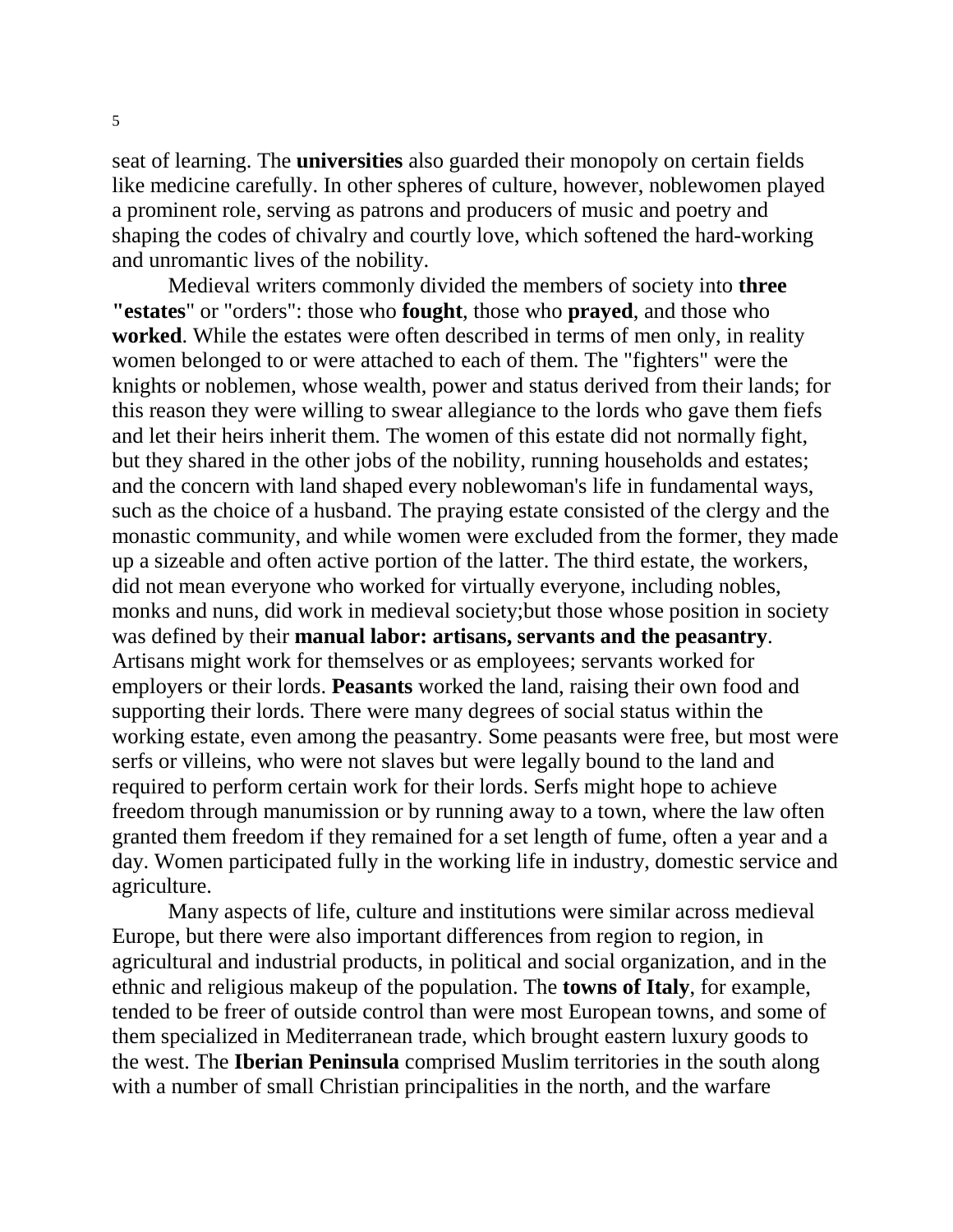between them was a major factor in shaping Spanish society. At the same time, Germans were pushing eastward into the lands of the pagan Slavs, bringing new lands into cultivation, on which grain was grown for much of Europe, and which drew surplus peasants eastward as settlers. The German king also claimed the prestigious title of "**Holy Roman Emperor**" and lands stretching as far south as central Italy; yet the real power in Germany usually lay with the territorial princes and the bishops, and few emperors were able to assert control in Italy. The **kings of France**, on the other hand, steadily enlarged their territories and their control over their vassals, forming alliances with rich towns and with the church. **Wine** was already one of the major products of the thriving French economy, and a new market for French wine was one of the results when a Norman French duke (**William the** Conqueror) conquered the **Anglo-Saxon** kingdom of England in **1066** and replaced the old Anglo-Saxon nobility there with French noble families. England's greatest export was raw wool, large amounts of which were sold to the towns of **Flanders**, a particularly important center for cloth making on the northern French coast. Medieval merchants visited **fairs** across the continent, and while the vast majority of Europeans probably never traveled far from the place of their birth, pilgrims, scholars and soldiers also helped to spread goods, news and ideas.

The fourteenth and fifteenth centuries, known as the "**Later Middle Ages**," are best known for the **traumas** they brought. Population growth had already begun to slow in the early fourteenth century, before the **Black Death**, or bubonic plague, killed between a quarter and a third of the entire population of Europe in 1347-49 or even 1351. For the next few centuries, this terrifying disease would continue to break out periodically. The initial plague left behind a land surplus and a severe labor shortage, which enabled peasants and workers to win improved legal status, pay and conditions; their lords and employers then attempted to limit such gains through laws controlling wages and prices. Meanwhile, England and France engaged in a long series of wars known collectively as the **Hundred Years' War** (1337-1453), which battered the French countryside and left England in political disarray. Yet this period of upheaval was also the backdrop to a great deal of cultural activity, such as that in which **Christine de Pizan** participated at the French royal court, and the literary and artistic developments in fourteenth and fifteenth-century Italy which are known today as the Renaissance (**Petrarch** and **Boccaccio**).

The modern reader may encounter certain difficulties in reading medieval texts. For example, there are strong religious elements and ecclesiastical biases in many of the documents here, which may be alien or frustrating to the reader familiar with a more secular society. This is in part because medieval Europe was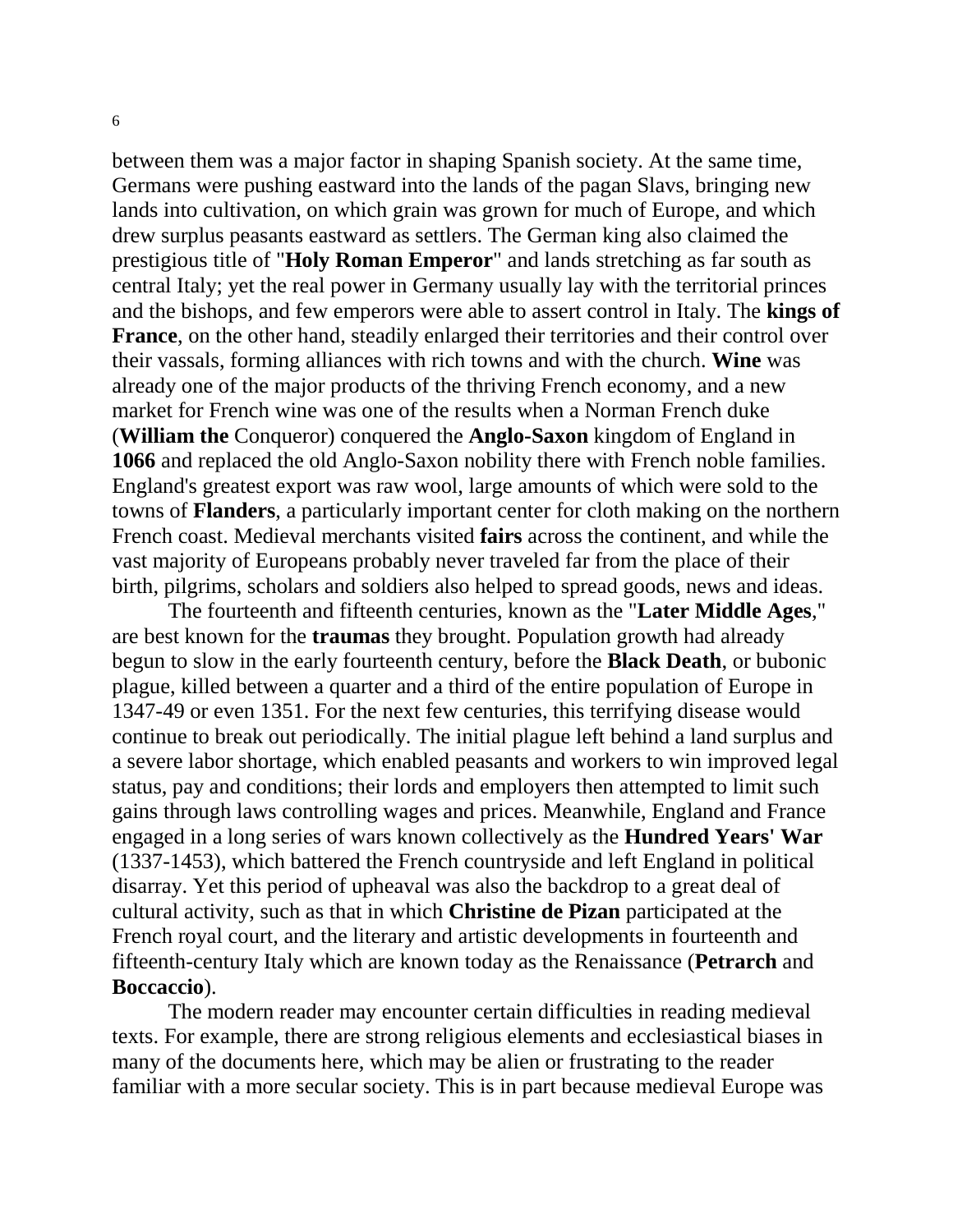indeed a **highly religious civilization**, and the modern reader must therefore resist the urge to dismiss the true religious feelings and important religious motivations of the men and women who appear in these sources. **Miracles and religious visions** were accepted as real by many or most people. The church itself was an integral part of the power structure, controlling vast wealth and wielding great political influence and judicial power. Religious differences even defined marginal and persecuted groups within society (Jews, Muslims and heretics). The church's views played a large part in shaping secular laws and social norms, and sex roles and gender constructs are perhaps the areas in which this is most obvious. On the other hand, the religious viewpoint of the sources can sometimes distort our view of even religious subjects. Much of the written material that survives from the Middle Ages was written by churchmen, but this does not mean that churchmen spoke for everyone.

Similarly, the reader should be aware that medieval standards of truth, originality and accuracy were not the same as ours. Supernatural explanations of events were more widely accepted than they are today. Authors of literature and history borrowed freely from other works, and the boundaries between myth, story and history were not clear ones. But medievals were also keenly aware of mathematical precision, arithmetic, medical research, geometry, philosophical logic, etc. They were different from us, but still the same. We encounter the phenomenon of **alterity** – difference within the framework of similarity.

#### A. Classen:

Considering the **end of the Middle Ages**, we face similarly difficult issues with identifying a clear historical limit since the transition from one period to another cannot be easily determined. Whereas older research tended to conceive of a sharp divide between the Middle Ages and the (Italian**) Renaissance**, most modern scholars assume that we are dealing with a long transitional period which ultimately led to the establishment of the early modern world. There are many ways to identify the Renaissance, whether with the discovery of the individual (Jules **Michelet**, *Renaissance*, 1855; Jacob **Burckhardt**, *The Civilization of the Renaissance in Italy*, 1860), or with the emergence of a new style of painting, based on the principle of the central perspective and realism, or with the rediscovery of the classical world of antiquity, or with the development of Neoplatonism. Our critical examination of fourteenth- and fifteenth-century arts, literature, philosophy, music, religion, and architecture has, however, shattered this conviction of an absolutely innovative **paradigm shift**. Certainly, the Gothic style was replaced by the Renaissance style, and scholars and poets such as Petrarch,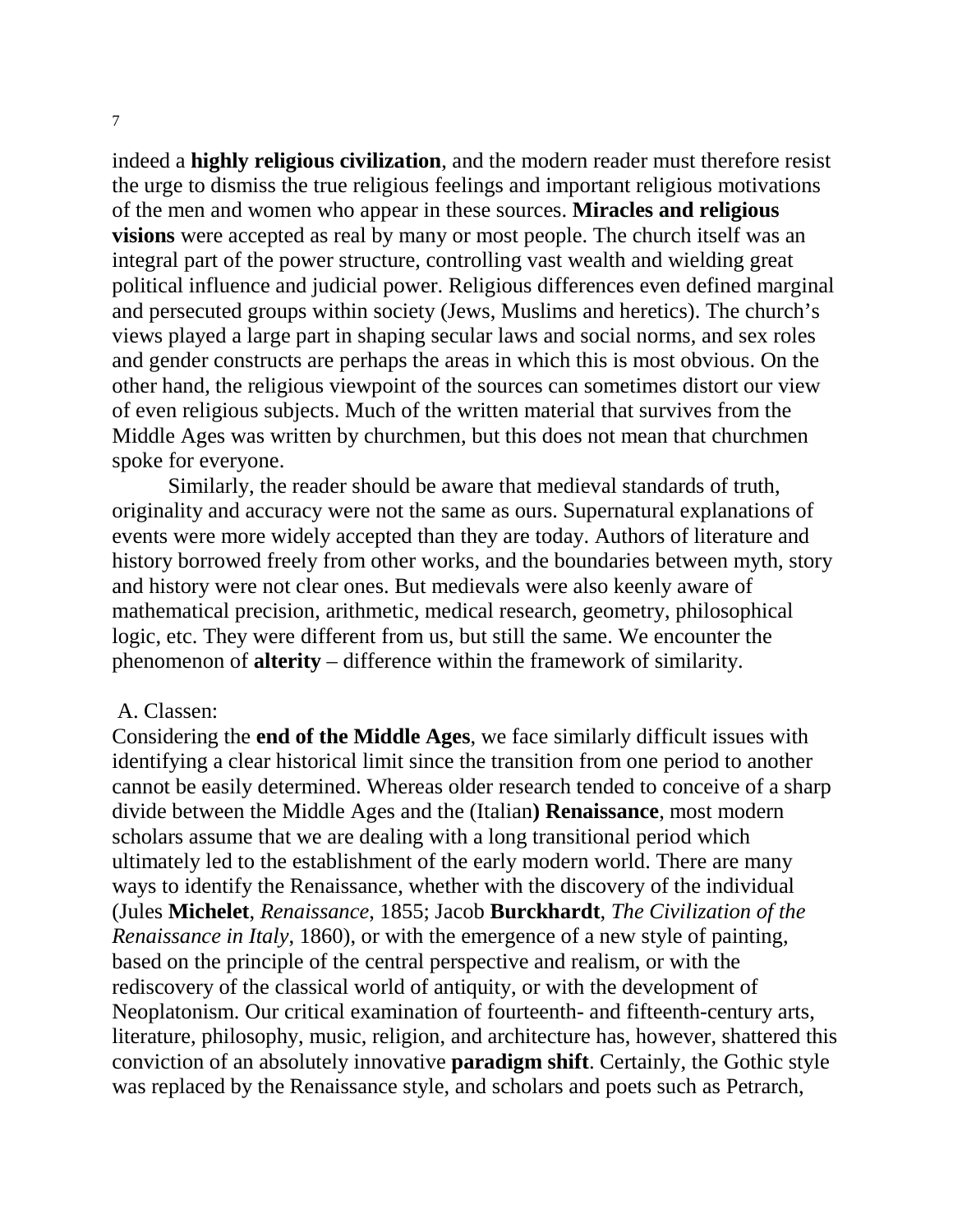Boccaccio, and Poggio Bracciolini rediscovered the language and literature of ancient Rome once again, but they were not the first ones to do so, and they were also not necessarily embracing an entirely different intellectual approach. In fact, both in the eighth and in the twelfth century a renewed interest in the philosophers and poets from antiquity had already triggered strong revivalism in the schools, the administrations, at the courts, and within the Church. In other words, Petrarch and Boccaccio had significant forerunners such as Alcuin at the court of Charlemagne (8th century), and, about three hundred fifty years later, Peter Abelard, John of Salisbury, and Bernard of Clairvaux (12th century). It makes perfect sense to talk about the "Eighth-Century Renaissance" and the "Twelfth-Century Renaissance" as equally powerful periods of innovation and invigoration compared with the "Italian Renaissance."

Scholars have often referred to the emergence of the early-modern **city life** with its money-based economy as a significant indication of the end of the Middle Age, but the ancient Roman cities had never fully ceased to exist throughout the centuries, and many of the major urban centers that dominated the fifteenth and sixteenth centuries had been founded between the tenth and the twelfth century by the Vikings in the West, by French, Dutch, German, and Italian lords in the Western and Southern parts of the Continent, and by the Slavic lords in the Eastern parts. The rise of the class of burghers throughout the thirteenth and fourteenth centuries did not necessarily imply a decline of the aristocracy, rather required them to adapt to a new way of life for their own survival. By the same token, we know of many **wealthy bankers** who quickly tried to imitate aristocracy, purchasing castles and adopting courtly manners. Many late-medieval cities organized knightly tournaments for their own entertainment, and the early-modern book market saw a strong interest in chapbooks with chivalric themes and heroes. Inversely, the development of a strongly capitalistic society can be traced back at least to the twelfth and thirteenth century when the Anglo-Norman poet Marie de France and the German poets Walther von der Vogelweide and Boppe clearly addressed the relevance of money as the foundation of a comfortable lifestyle irrespective of the personal standing within one specific class. We ought not to forget that even in military, or technological, terms, knighthood increasingly faced severe challenges, first by the establishment of English and Swiss armies of foot soldiers equipped with the longbow, the Swiss pike, the crossbow, and eventually, by the end of the fourteenth century, with early types of firearms. **Gunpowder**, allegedly invented around 1300 by the German monk Berthold Schwarz of Freiberg, or by the English scholar and scientist Francis Bacon (1214-1292)—if it was not imported by traders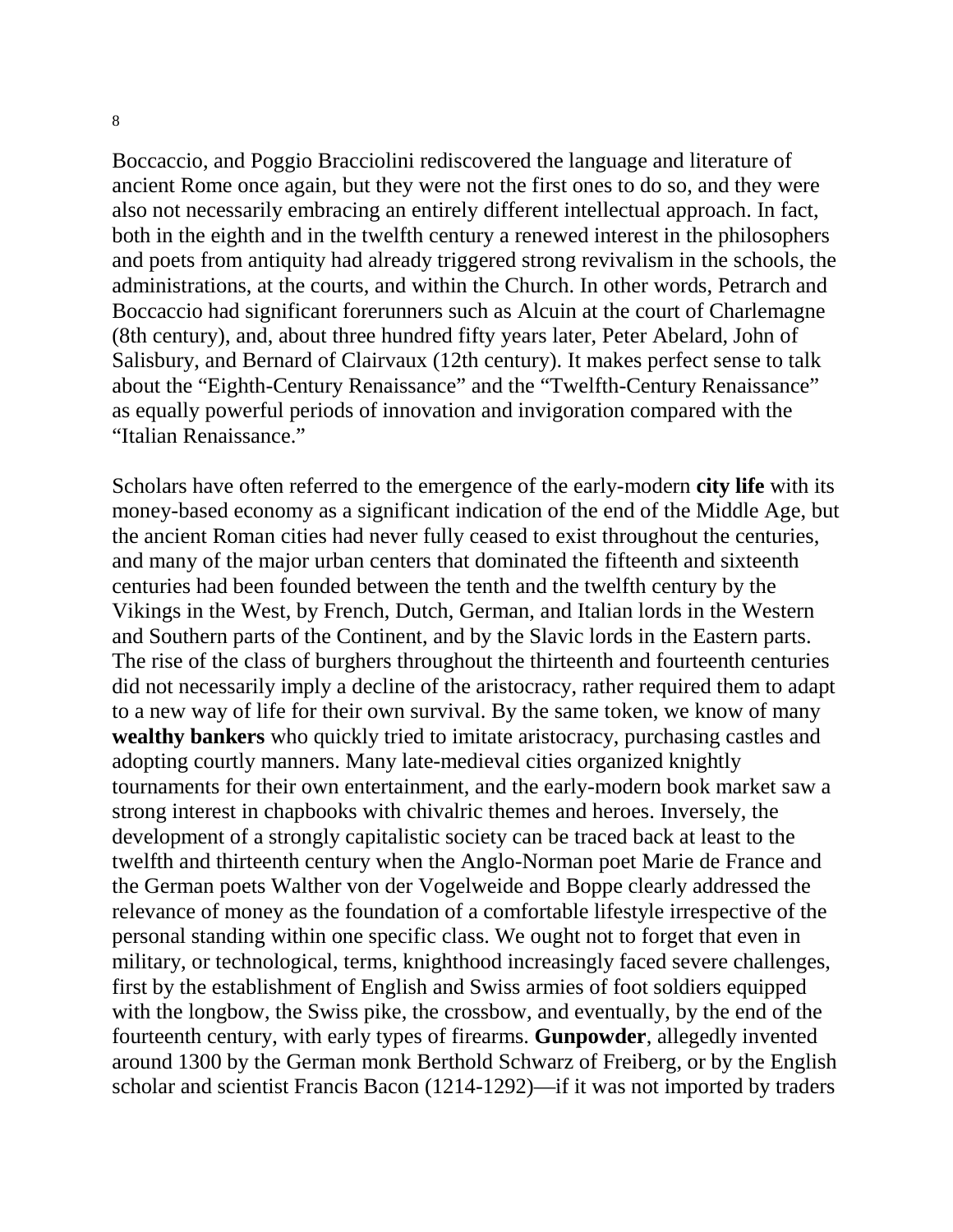from China or Persia—ultimately doomed medieval knighthood, though the ideals of chivalry and the strict separation of estates—clergy, aristocracy and common people—did not disappear until the nineteenth century. This also led to the rise of the early **modern nation**, or statehood, especially England, Spain, and France.

Several other monumental events lend themselves for the identification of the end of the Middle Ages. In **1453** the ancient city **Constantinople** was conquered by the Ottoman Turks, and with the fall of this city the end of the Eastern Roman Empire had arrived. Large numbers of Greek scholars, poets, and other intellectuals sought refuge in the West, primarily in Italy, where they introduced the knowledge of Greek. At first, the fall of Constantinople did not effect a tremendous change, but militarily the Turks had breached the final defense barrier against Europe and soon after began their constant onslaught against the Balkans, Hungary, and eventually Austria. This was to put the European powers, including Venice and Genoa, under tremendous pressure until they finally gained the upper hand in the early seventeenth century. On a different level, the introduction of Greek in Europe made it possible for many intellectuals to gain personal knowledge of the ancient sources of philosophy and religion in their original language. The refugees from Constantinople, however, were not the first **Greek** teachers in Europe. The conquest of Constantinople in 1204 in the course of the Fourth Crusade had destroyed the old power structures there and opened, despite the cruel destruction of the city, the contacts between the Latin West and the Greek East. Many Greek manuscripts arrived in the West since that date, along with such magnificent teachers as Manuel Chrysoloras, who assumed his assignment in Florence in 1397, and George of Trebizond, who began teaching Greek in Mantua in 1420.

The development of **humanism**, supported by intellectuals such as **Erasmus of Rotterdam** (1465-1536), made available the world of ancient Greek antiquity and slowly transformed the entire medieval world view. Martin **Luther**, for example, learned Greek and was thus able to translate the New Testament from the sources (*ad fontes*) in 1522, laying the textual foundation for the Protestant Reformation. Nevertheless, we should not forget that during the early twelfth century many texts by ancient Greek philosophers, medical experts, and scientists, which had been only preserved in Arabic translations, became known in Europe first through Hebrew, then through Latin translations, most of them produced at the universities of Salerno (near Naples) and Toledo (Spain).

When **Johann Gutenberg** discovered the **printing press** (movable type) in Mainz,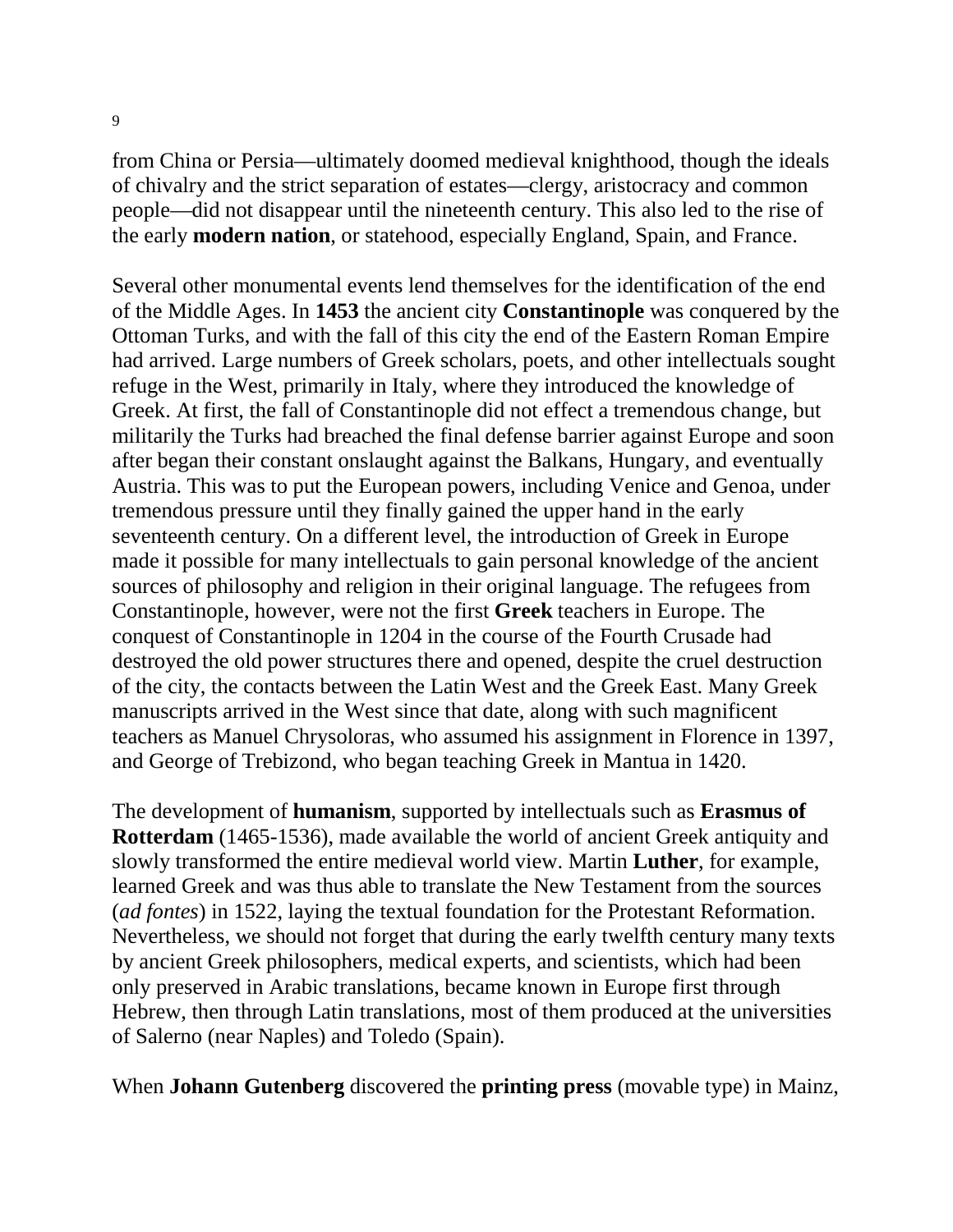Germany, ca. 1450, this did not immediately lead to a profound paradigm shift. In fact, for decades the traditional manuscript culture continued to dominate the book markets, whereas the early prints—incunabula (until ca. 1500)—remained very expensive and were used to reproduce the biblical texts. Beginning with the early sixteenth century, however, the print media gained the upper hand and ushered in a revolution in public communication, information transfer, data storage, and intellectual discourse. Nevertheless, it would be erroneous to identify this transformation as a quick and absolute victory. On the contrary, the manuscript remained a strong element far into the sixteenth century, whereas the print culture did not replace the medieval tradition until the 1520s and 1530s.

Even the **Protestant Reformation** was not the absolute death knell to the Middle Ages. Martin Luther did not intend at all to destroy the Catholic Church when he allegedly nailed his ninety-five theses on the church door at Wittenberg on October 31, 1517. On the contrary, the Church had been severely criticized by clerics such as the British John **Wyclif** (1328-1384) and the Czech John Hus (1369-1415), not to mention scores of other theologians throughout the fourteenth and fifteenth centuries. Before that, the **Albigensians**, or **Cathars**, in Southern France and elsewhere, who were crushed in two crusades in 1209 and 1213, and the **Waldensians** in Eastern France, Southern Germany, and Western Switzerland, who were excommunicated in 1184 but later readmitted into the Church under strict regulations, had radically criticized the Catholic theology and church practice. Luther in turn attempted to introduce reforms of a church that suffered from serious moral and ethical decline. Anti-clericalism had been rampant throughout the late Middle Ages, especially since the French Pope Clement V (1305-1314) had established himself in **Avignon** in 1309, the beginning of the socalled "**Babylonian Captivity**." The subsequent six popes also stayed there because of political unrest in Italy and because they yielded to the pressure of the French kings. The time of Avignon came to an end in **1377** when Pope Gregory XI (1370-1378) finally returned the Holy See to Rome. **Simony**, a common practice in the late-medieval church to sell offices to the highest bidder, was furiously criticized, but mostly without any effect. Moreover, by the end of the Middle Ages the strict rule of **celibacy** for clerics, enforced since the early Middle Ages (11<sup>th</sup>) century, above all, as part of the **Gregorian Reform**), was often broken and disregarded. Not surprisingly, **late-medieval** and early **Renaissance** literature is filled with satires and bitter attacks against lecherous priests and other clerics. Between 1387 and 1415, several popes competed against each other, each of them claiming to be the only representative of Saint Peter here on earth, until finally the German Emperor Sigismund dethroned all three and nominated Pope Martin V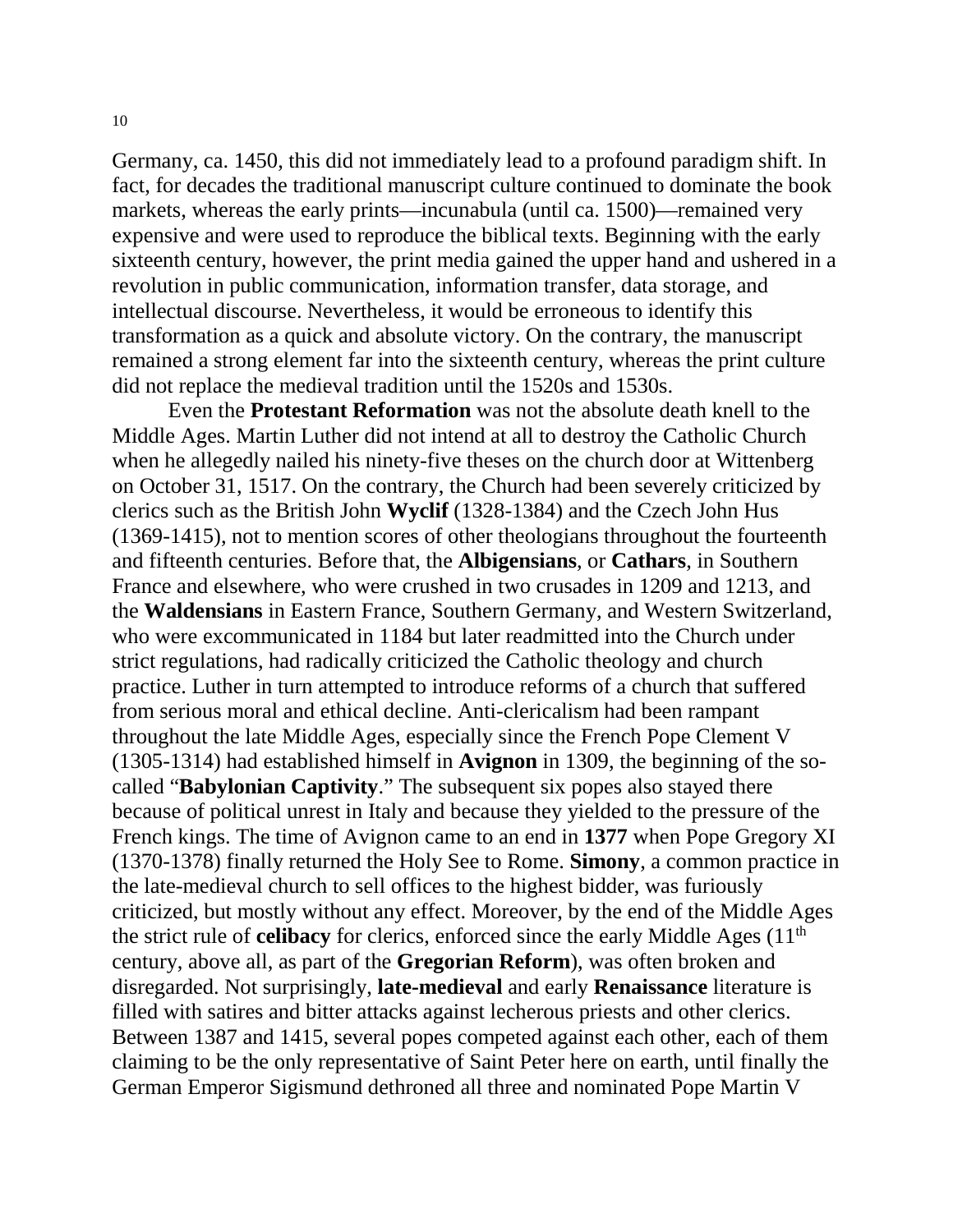(1417-1431) as the true successor, thus ending the highly destructive **schism** within the Catholic Church. Finally, throughout the fifteenth century the common practice of selling indulgence letters all over Europe for the redemption of one's sins and even those of deceased family members led to excessive abuse and strongly contributed to the outbreak of the Protestant Reformation. The latter seems to have been revolutionary because of its sudden and forceful development, but the general decline of the Catholic Church throughout the entire late Middle Ages led to this final point which then rang in a new era in which at first two, but soon many other Christian churches emerged, all competing against each other for recognition, power, and influence. This eventually led to disastrous religious wars throughout the sixteenth and seventeenth centuries.

We also must not forget the enormous widening of the geological perspective, begun with the **(re-)discovery of America** through Columbus in 1492. Soon, **Vasco da Gama** discovered the route around South Africa to reach India (1497-1499). The Bible had never even mentioned the New World, so this was a profound paradigm shift for the Europeans.

#### THE LITERARY HISTORY

The literary history of medieval Europe can be generally divided into three major period, the **early Middle Ages**, the **high Middle Ages**, and the **late Middle Ages** (the same applies to the history of arts and philosophy). Before courtly culture emerged in western and central Europe, Old English, Old High German, Old French, and Old Spanish poets produced predominantly **heroic epics** such as *Beowulf* (OE), the "Hildebrandslied" (OHG), the "Waltharilied" (medieval Latin), *El poema di mio Cid* (OS), the *Chanson de Roland* (OF), and, as a very late representative, the *Nibelungenlied* (Middle High German), which was followed by many Old Norse and Icelandic sagas and epics collected in the *Edda*. The common elements to them all are the heroic ideal, the fatalistic approach to life, the existential experience of the protagonists, and almost always the absence of religious concerns. **Beowulf**, for instance, confronts the monster Grendel and kills it. Subsequently, Grendel's mother attacks Beowulf, but he manages to overcome her as well and kills her. At the end, probably in his old age, Beowulf fights against a dragon and slays it, but he as well succumbs in this struggle. In the "**Hildebrandslied**," the old but war-experienced father Hildebrand is challenged by his son Hadubrand who does not want to believe that he is his father and assumes that he is a Hun because of his appearance. The ensuing battle dooms them to their heroic destiny, though we are missing the conclusion because of text loss. Tragedy strikes them at any case, whether the father kills his son, or the son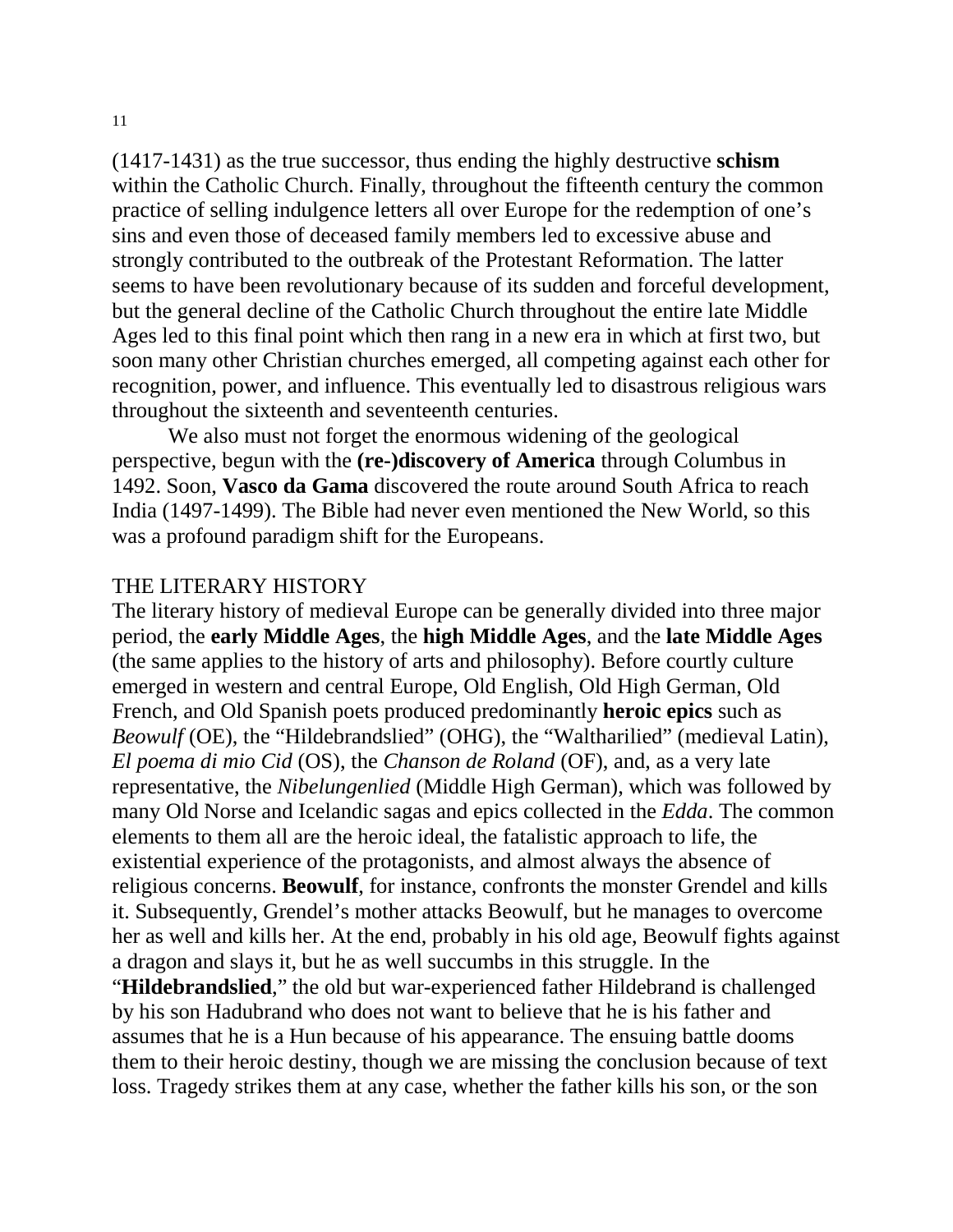his father, or whether both die. Both in the *Poema de Mio Cid* and in the *Chanson de Roland*—the German poet, Pfaffe Konrad (Cleric Konrad) translated this as *Rolandslied*—the protagonists struggle primarily against Muslims (medieval sources: Saracens) and also traitors within the Christian camp. In the *Njal's Saga*, the hero faces many opponents within his own community and eventually succumbs to their evil mind-set, though he dies a heroic death and is glorified by the survivors. Remarkably, he struggles for a long time to avoid bloody conflicts and resorts to legal means, and yet his enemies eventually overpower him and burn him and his wife to death, along with other mighty family members. Heroic poetry, however, does not simply glorify the gory details and the existential struggle. In fact, most of the poems offer powerful messages about the consequences of failed human communication, the breakdown of a community, the loss of justice, ethical principles, and individual honor.

# MYSTICAL LITERATURE

The high and late Middle Ages also witnessed the emergence of highly unusual but most powerful mystical literature in which religious visionaries related their spiritual experiences with the Godhead both in Latin and in the vernacular. Among the women mystics we find regular members of convents and abbesses, many beguines, and also religious individuals living in the world outside of the Church. The most important mystics were **Hildegard of Bingen** (1098-1179), Elisabeth of Schönau (1129-1165), Marie d'Oignies (1177-1213), Hadewijch of Brabant (early thirteenth century), **Mechthild of Magdeburg** (1207-1282), St. Gertrude the Great (1241-1298), St. Clare of Assisi (1196-1253), Angela of Foligno (1248-1309), **St. Bridget of Sweden** (1302/03-1373), **St. Catherine of Siena** (1347-1380), **Marguerite Porete** (d. 1310), Julian of Norwich (1343-1413), and **Margery Kempe** (1373-1439). St. Bernard of Clairvaux (1090-1153), Hugh (1096/1100- 1141) and Richard of St. Victor (d. 1173), Meister Eckhart (1260-1328), Heinrich Seuse (Henry Suso) (1295-1366), and Johannes Tauler (1300-1361), not all of them having really mystical visions and working more as intellectuals/theologians, enjoyed the highest respect and influence among the male mystics, but they also deeply influenced some of the women mystics. In a way, we also would have to count **St. Francis of Assisi** (1182-1226), the founder of the Franciscans, who only wrote few texts (mostly rules for his order, *Opuscula*), but spurred a huge flood of Franciscan spiritual literature, and the Italian poet Jacopone da Todi (ca. 1236- 1306) among the most significant mystical authors, though this stretches the definition of mysticism. There were also many Muslim and Jewish mystics in the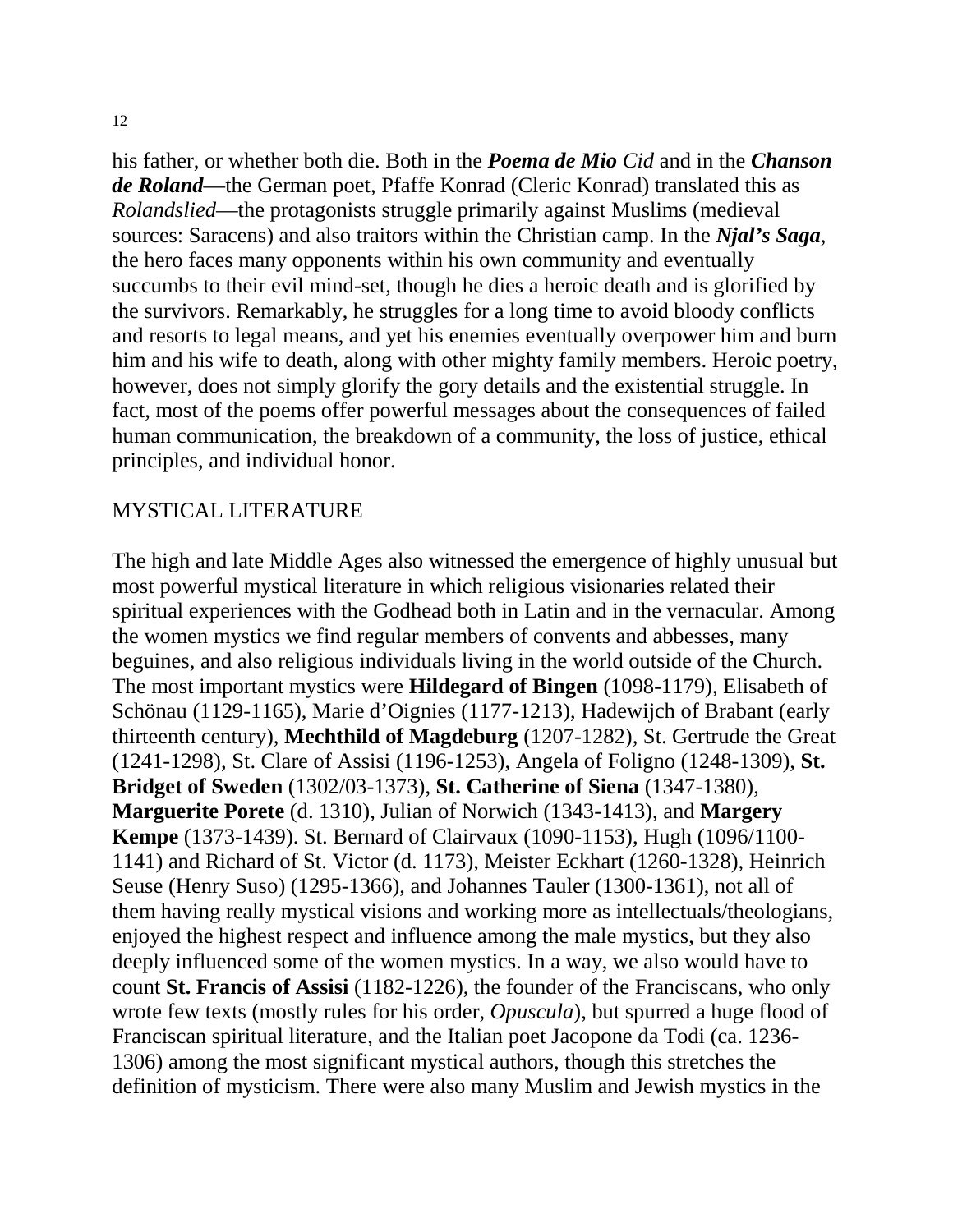#### wider sense of the word.

Religious literature also enjoyed tremendous popularity, both in Latin and in the various vernaculars, such as **Iacobus de Voragine's** *Legenda Aurea*, or *Golden Legend* (1258-1270), consisting of 180 short lives of the saints. Many Latin authors wrote beast epics and bestiaries, hymns, biographies, hagiographies, pastoralia, debate poems, travel literature, dramas, exempla, proverbs and epigrams, and satires.

### Literature of the High Middle Ages

In the wake of the crusades, and also as a consequence of the cultural contacts with the Arabic world—highly refined and sophisticated in its living conditions, scholarship, architecture, and philosophy at that time—European knighthood was familiarized with a much more advanced culture and quickly copied many of its features. At the same time, originating in the Provence, the ideas of **courtly love** emerged, expressed in courtly love poetry by the *troubadours*, who soon inspired the *trouvères* in northern France, and the *minnesingers* in Germany, finally followed by the Italian (and Sicilian) poets of the *dolce stil nuovo*. From ca. 1165 onward the French poet **Chrétien de Troyes**, drawing from Geoffrey of Monmouth's *Histories of the Kings of Britain* (ca. 1137) and Robert Wace's *Roman de Brut* (ca. 1155), introduced the idea of King Arthur through his various courtly romances (*Erec et Enide*, *Cligès*, *Lancelot*, *Yvain*, and *Les Contes de Graal ou Perceval li Galois*). The Swabian poet **Hartmann von Aue** translated the first two romances into Middle High German, along with love poetry, a religious tale, *Gregorius*, and a love tale, *Poor Henry*, and the Bavarian poet **Wolfram von Eschenbach** adapted Chrétien's *Perceval* as *Parzival*. The latter also composed the crusade epic *Willehalm*, beautiful dawn songs, and the fragmentary piece *Titurel*. **Gottfried von Strassburg** composed one of the most famous versions of the rich, European-wide tradition of the *Tristan* romance in ca. 1210, and this was followed by many other courtly romances and verse narratives written by other German, French, Italian, Spanish, and English poets. In England, **Marie de France**, apart from her *fables* and a visionary text (*Saint Patrick's Purgatory*) produced her famous amatory narratives, her *lais* (ca. 1170-1200). The French court chaplain **Andreas Capellanus**, on the basis of the classical source by Ovid, *Ars amatoria*, composed his highly influential treatise on love, *De amore* (ca. 1190). In France, at about the same time when Chrétien composed his earliest texts (ca. 1170), an anonymous poet wrote the highly influential romance *Partonopeus de Blois*, which was subsequently translated into many European languages, such as by **Konrad von Würzburg** (*Partonopier und Meliur*, ca. 1280). Together, Latin and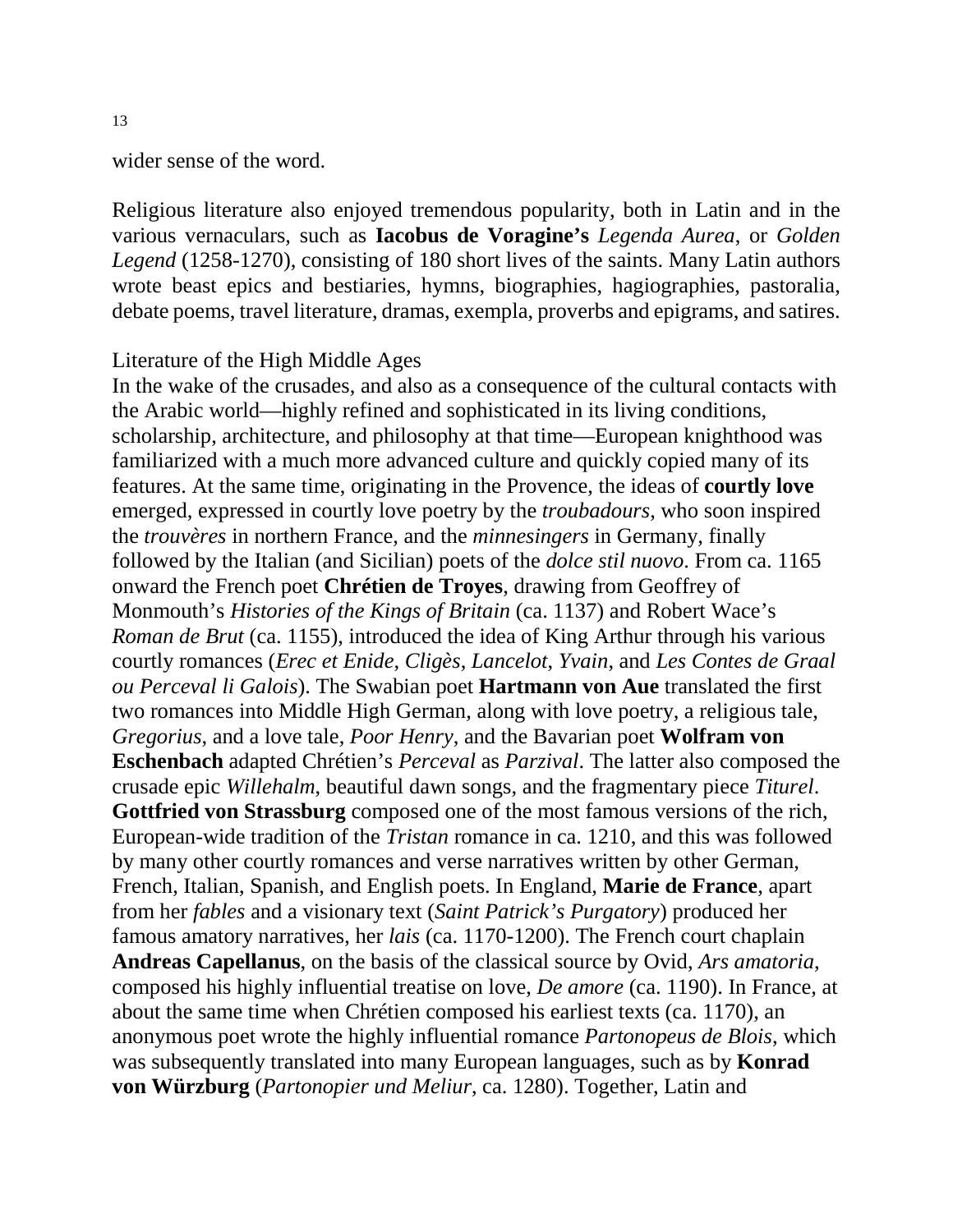vernacular authors contributed to courtly literature all over Europe, perhaps best represented by the famous collection of religious and erotic love poems in the collections *Cambridge Songs* (eleventh century) and *Carmina Burana* (early thirteenth century). Concurrently, many poets explored the literary myth of King Alexander, and wrote monumental epics about the ancient conflict between the Saracens and Emperor Charlemagne and his Paladins, especially Roland (*Chansons de gestes*). Whole cycles of epic poetry were dedicated to Count William of Orange in his desperate struggles against the Saracens. Both an anonymous French author and the German poet Heinrich von Veldeke introduced the ancient topic of the Trojan Aeneas's foundation of Rome to their audiences (*Roman d'Eneas*, *Eneit*).

# **Literature of the Late Middle Ages**

This cannot be covered here well because of the enormous spread of ever new writers from that period. But we need to keep in mind, above all, Geoffrey Chaucer (d. ca. 1400), in England, Boccaccio and Petrarch (d. 1374 and 1375 respectively) in Italy, Christine de Pizan (d. 1430) in France, Juan Ruiz (14<sup>th</sup> c.) in Spain), Johannes von Tepl (d. ca. 1430) in Bohemia/Germany.

### **JEWISH HISTORY AND LITERATURE**

Whereas in the early Middle Ages Jews experienced a remarkable degree of tolerance in most parts of Europe, beginning with the crusades in 1096 they increasingly faced anti-Jewish hostility, eventually leading to horrible pogroms, which finally resulted in their expulsion from England in 1291, from France in 1306, from Spain in 1492, and from Portugal in 1497. A majority of the Jews who did not accept forced conversion moved to Poland, Hungary, and the Ottoman Empire, but numerous Jewish communities remained in Germany, Italy, and neighboring territories. **Anti-Judaism** grew significantly throughout the late Middle Ages because the Christians depended on Jewish financial loans and often accused their bankers of heavy usury. Religious-ideological aggression, strongly influenced by the fabricated accusations of ritual murder, provided additional ammunition against the Jews and inspired the mob. Despite this tremendous hostility and excessive pressure exerted against the Jews, many of their Rabbis, such as **Rashi** in Tours (1040-1105) and **Nahmanides** (1194-ca. 1270), philosophers such as **Ibn Gabirol** (1021-1058) and **Maimonides** (1135-1204), exegetes, grammarians, translators, and teachers such as Joseph **Kimhi** (ca. 1105 ca. 1170), scholars and scientists such as Abraham bar Hija (1065-1135), travelers such as **Benjamin of Tudela**—who explored southern Europe, the Middle East,